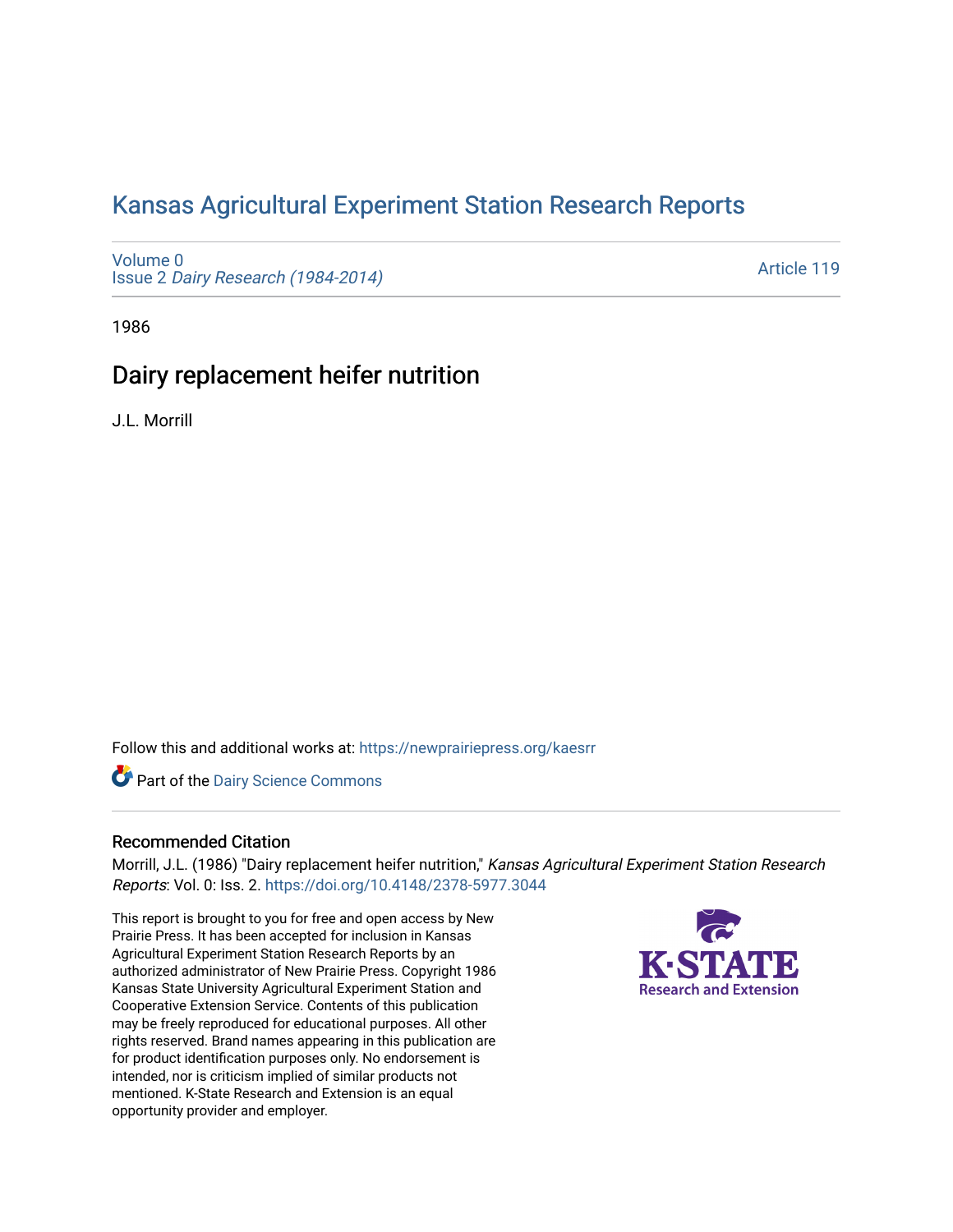# Dairy replacement heifer nutrition

## **Abstract**

Proper nutrition and management are necessary to provide adequate numbers of healthy herd replacements. Satisfactory heifer programs must take into consideration care of the dam and characteristics of the newborn calf, including the deficiency of circulating antibodies at birth and the lack of a functioning rumen. Nutrition. Nutrition of the dry cow is very important because of the effect this has on the next lactation as well as 0[1 the developing fetus. Several points should receive special attention. (l) Provide adequate protein and energy to meet requirements. (2) Increase concentrate intake gradually during the last part of the "¢ dry period, so that rumen microorganisms will be adapted to the ration to be fed " $c$  , after freshening. Do not allow cows to get too fat. (3) Be sure intake and balance of minerals are correct. A calcium-phosphorus ratio of about 1.4:1 is recommended. Housing. By nature, the cow attempts to isolate herself from other animals to deliver her calf, and this practice helps prevent contamination of the newborn calf with infectious agents. With increased confinement, this is not possible, and special precautions should be taken to provide a clean environment for the calf during and following calving, when it is highly susceptible to diseases. A clean, well bedded, well ventilated stall should be provided in a location where the cow can be observed frequently with a minimum amount of disturbance. Other. The udder of the cow should be cleaned before the calf nurses. It is especially important that bacteria do not gain entrance to the intestines before absorption of colostrum takes place.; Dairy Day, 1986, Kansas State University, Manhattan, KS, 1986;

## Keywords

Kansas Agricultural Experiment Station contribution; no. 87-88-S; Report of progress (Kansas Agricultural Experiment Station); 506; Dairy; Heifer; Nutrition; Housing; Colostrum

## Creative Commons License



This work is licensed under a [Creative Commons Attribution 4.0 License](https://creativecommons.org/licenses/by/4.0/).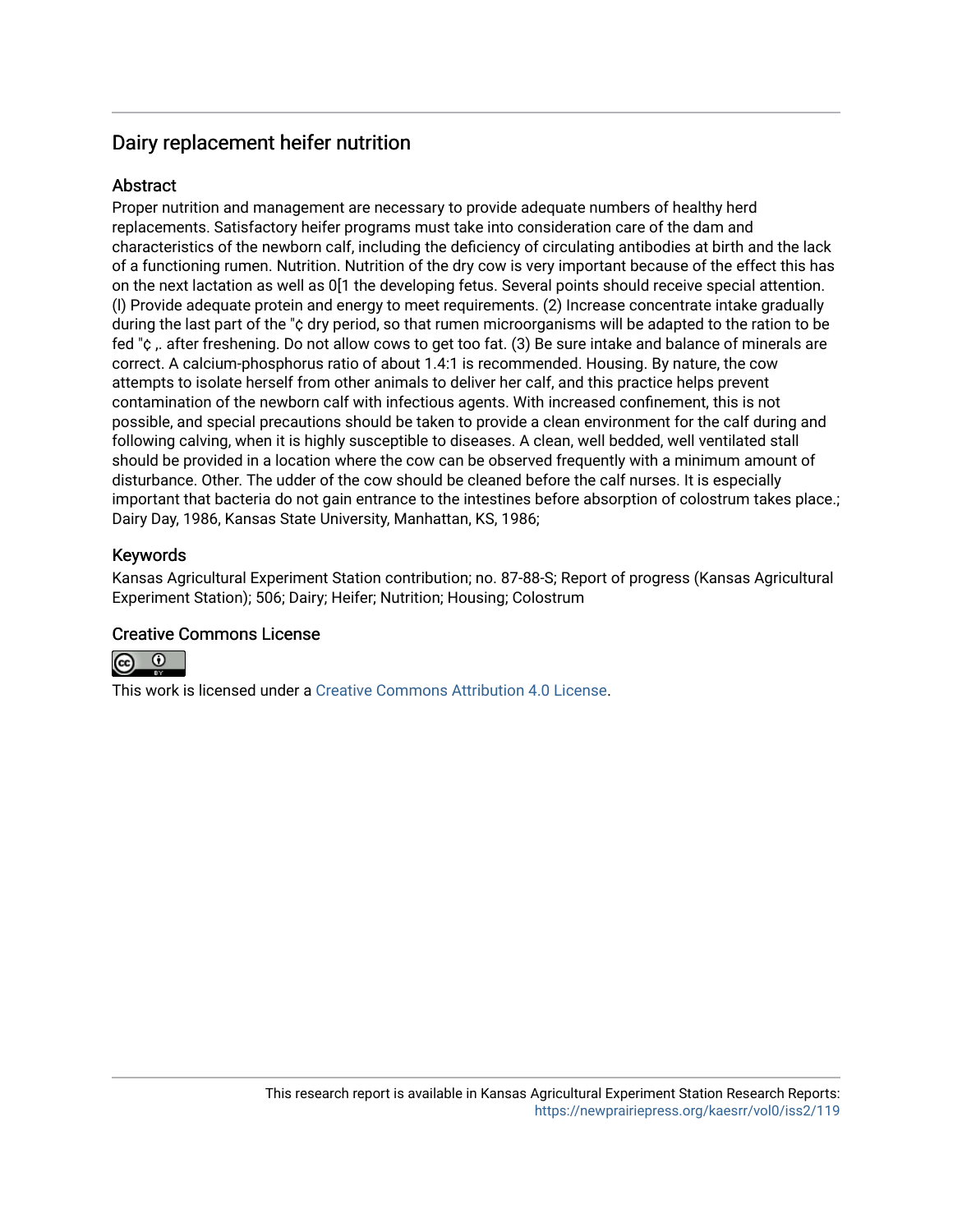1£ **S** 

**U** 

DAIRY REPLACEMENT HEIFER NUTRITION

3

 $\hat{\bullet}$ 

**d**

J. L. Morrill

### The Challenge

Proper nutrition and management are necessary to provide adequate numbers of healthy herd replacements. Satisfactory heifer programs must take into consideration care of the dam and characteristics of the newborn calf, including the deficiency of circulating antibodies at birth and the lack of a functioning rumen.

### Care of the Dam

Nutrition. Nutrition of the dry cow is very important because of the effect this has on the next lactation as well as on the developing fetus. Several points should receive special attention. (1) Provide adequate protein and energy to meet requirements. (2) Increase concentrate intake gradually during the last part of the • dry period, so that rumen microorganisms will be adapted to the ration to be fed after freshening. Do not allow cows to get too fat. (3) Be sure intake and balance of minerals are correct. A calcium-phosphorus ratio of about 1.4:1 *is* recommended.

Housing. By nature, the cow attempts to isolate herself from other animals to deliver her calf, and this practice helps prevent contamination of the newborn calf with infectious agents. With increased confinement, this is not possible, and special precautions should be taken to provide a clean environment for the calf during and following calving, when it is highly susceptible to diseases. A clean, well bedded, well ventilated stall should be provided in a location where the cow can be observed frequently with a minimum amount of disturbance.

Other. The udder of the cow should be cleaned before the calf nurses. It *is* especially important that bacteria do not gain entrance to the intestines before absorption of colostrum takes place.

#### Care of the Newborn Calf

The newborn calf should be checked as soon as possible to be sure that it can breath normally. Some calves die because of placental membranes over the nostrils or in the throat. Disinfect the navel with tincture of iodine; it may be desirable to repeat this one day later. Be sure that the calf receives colostrum as soon as possible, either directly from the dam, by bottle, or by tube. Calves are able to absorb intact immunoglobulins directly into the blood stream for only a short time. Efficiency of absorption begins to decrease by  $4$  h after birth and has decreased markedly by 12 h after birth. The importance of colostrum cannot be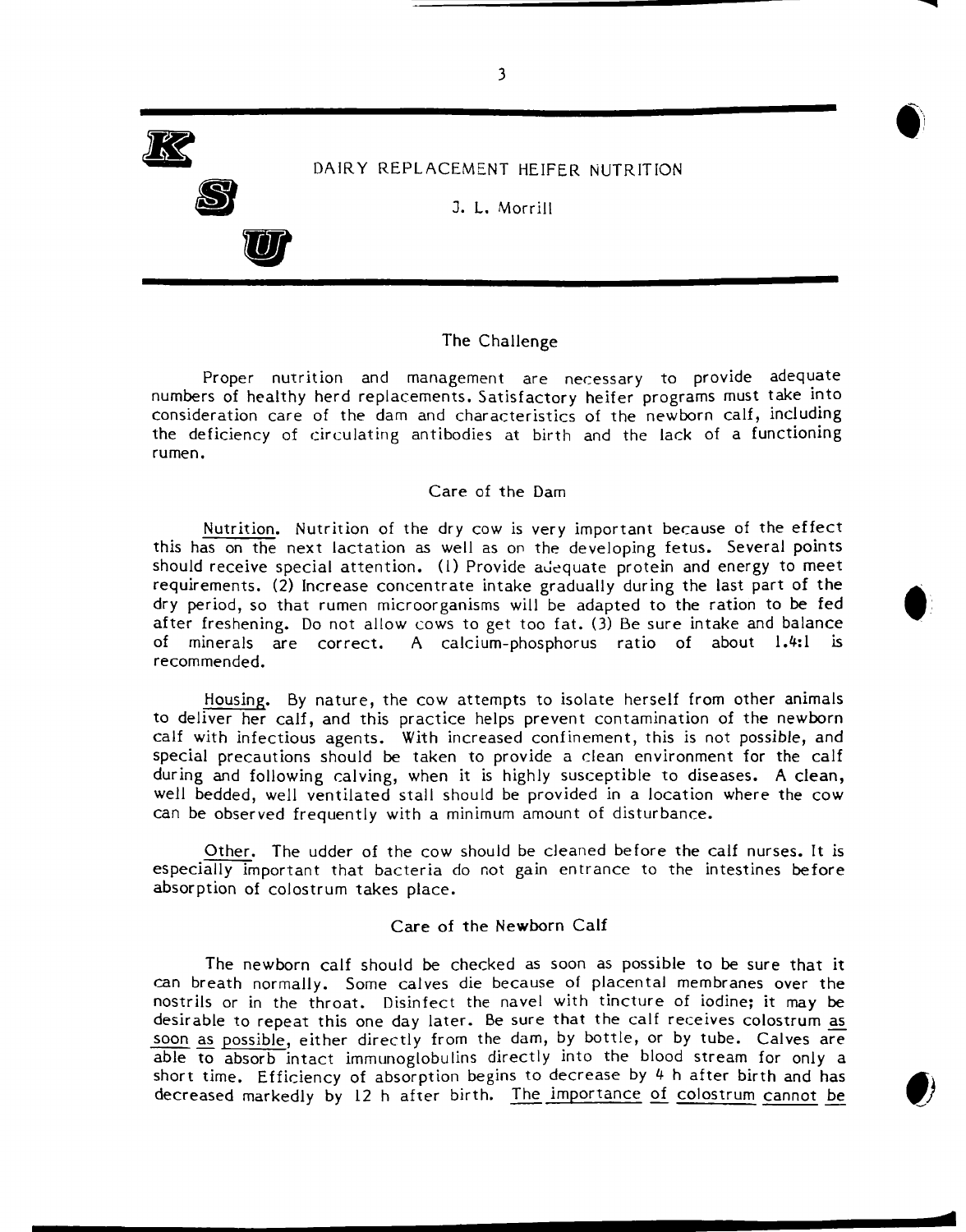over emphasized. It is by this means that the calf receives antibodies to help fight infection. The greater the amount of colostrum given at first feeding, up to 2 quarts, the higher the immunoglobin concentration of serum in the calf. The calf should receive at least 4 quarts of high quality colostrum during the first day of life. Measurement of plasma protein at 24 to 36 h after birth will give a good indication of the amount of immunoglobulins absorbed from colostrum. Concentrations greater than 5.5 grams per 100 ml indicate an acceptable level of protection.

Often injections of vitamins are given at this time. Suggested amounts (I.U.) would be: Vitamin A = 500,000; Vitamin D = 75,000; Vitamin E = 50.

The calf can be separated from the dam soon after birth or at any time up to 3 days, depending on individual management. In any case, give the calf colostrum during the first 3 days. Immunoglobulin in the colostrum *is* beneficial in the digestive tract, even beyond the time when immunoglobulins are absorbed into the blood stream, to help prevent attachment of pathogenic bacteria on the lining of the intestine. Permanent identification (ear tattoo) and ear tag or neck chain identification should be completed before the calf is separated from the dam.

### Nutrition **of** Calf to 3 Months **of** Age

#### Liquid Feed

**..**

'"

**p**

Milk or colostrum. Milk or colostrum are unsurpassed as the liquid feed for calves. An average cow produces about 80 Ib of colostrum. Properly diluted, this is enough to feed a calf for about 15 days. If only heifer calves are kept, there may be adequate colostrum to feed until the calves are 4 wk of age. Added to this will be some mastitic milk and milk unsaleable for other reasons. Excess colostrum can be frozen or preserved by allowing it to ferment at environmental temperature. Before use, the colostrum should be diluted at the rate of two parts colostrum to one part water. Some other suggestions concerning fermented colostrum include: (1) store it in plastic containers; (2) don't use colostrum containing antibiotics, which prevent fermentation; 0) stir the fermenting colostrum daily; and (4) don't use colostrum over 3 wk old.

Milk replacer. Some milk replacers also will give good results and may be more economical. These are two things to remember in economic appraisals of milk replacers. (1) Milk replacers are usually much lower in fat content than milk and, thus, are much lower in energy. (2) Milk replacers, when mixed as recommended, often contain more water than milk does and, thus, are not equivalent to milk, even if they were equal on a dry matter basis. A rule of thumb for comparison is-if 25 lb of a good milk replacer (at least 12% fat) can be purchased and mixed for less cost than the value of 160 Ib of the milk it replaces, it may be economical to use the replacer. If not, it will not be economical to use the replacer and there would be no other reason to use it. If the decision has been made to use a milk replacer, only a high quality one should be used. Higher calf mortality and unthrifty calves are a high price to pay for a few cents saved in purchase price. The replacer should contain at least 22% protein and 12% fat. Higher fat levels *will* be beneficial to the calf. Almost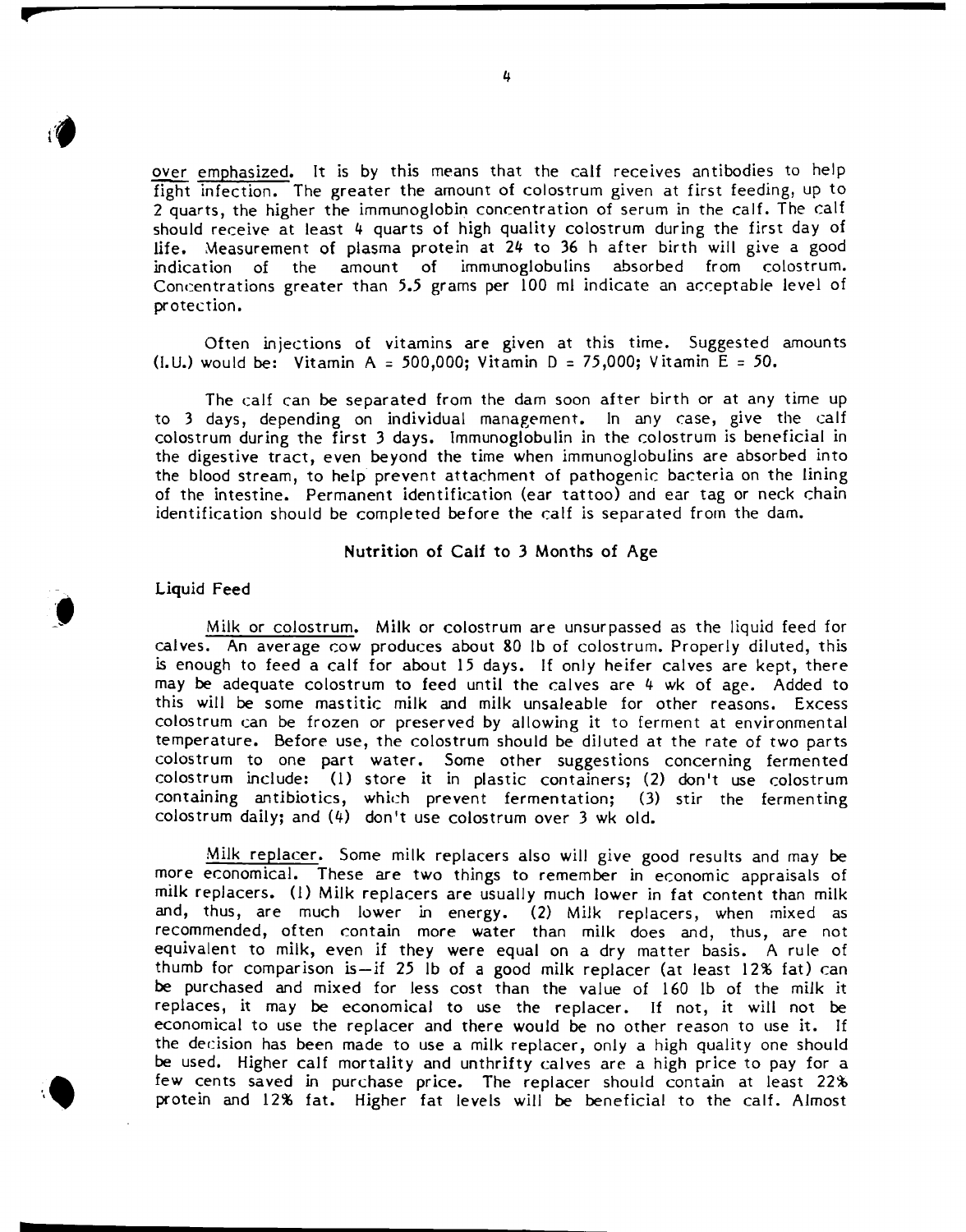without exception, the protein and carbohydrate should come from properly processed milk products such as dried skim milk, dried whey, whey protein concentrate, dried buttermilk, etc. Some other proteins can be utilized by the calf in limited amounts but these must be evaluated on an individual basis. Other types of fat, if properly processed, can replace milk fat. Most milk replacers will contain the proper amount and types of supplementary vitamins and minerals.

Mastitic milk. Mastitic milk can be fed to calves, if the following precautions are observed:

- 1. Don't feed to calf less than 2 days of age.
- 2. Don't allow calves to suckle each other.
- 3. Don't feed to calves intended to be slaughtered soon for meat.
- 4. Don't feed milk from cows with coliform or Pasteurella mastitis.

Feeding level and frequency. For desirable growth of herd replacements, milk or reconstituted milk replacer should be fed daily at a level of 8 to 10% of birth weight. The higher level would be advised when calves are not doing well, but not scouring, or to compensate for lower energy content of milk replacer. Overfeeding of milk is undesirable because of increased incidence of digestive upsets and because dry feed consumption will be decreased.

Considerable research and experience during recent years have shown that calves perform essentially the same whether fed milk once or twice daily. Young calves should be checked frequently, so one of the best reasons for feeding calves twice daily is that the calves are observed at least that often. •

Feeding equipment. For feeding of milk or milk replacer, equipment may range from an open pail to an automatic feeder costing several thousand dollars. For smaller operations, a pail, nipple pail, or nipple bottle are recommended. The nipple pail, especially, *is* harder to clean, and unless care is taken, may be a source of infection. The nipple bottle *is* easier to clean than the nipple pail and makes measurements of milk easier. An advantage of the open pail *is* that it allows "stimulation" of dry feed consumption. Stimulation refers to the act of putting dry feed in the bucket used to feed milk just when the calf finishes drinking milk. In this way, it is taught to eat dry feed. If a pelleted feed that does not break apart in milk *is* used, the pellets can be put in the milk at the time the milk *is* given to the calf.

When to wean. With conventional feeding programs, calves are usually weaned after 6 wk of age. Age, *size,* and health should also be taken into consideration but the most important criterion is dry feed consumption. The healthy calf that is eating at least 1.5 lb of dry feed before weaning can be weaned successfully. Using prestarter and an early weaning program, developed at Kansas State University, calves are being weaned at 2 to 3 wk of age with good results. Advantages of early weaning include reduced sickness, labor required, and feed cost.

**rtf**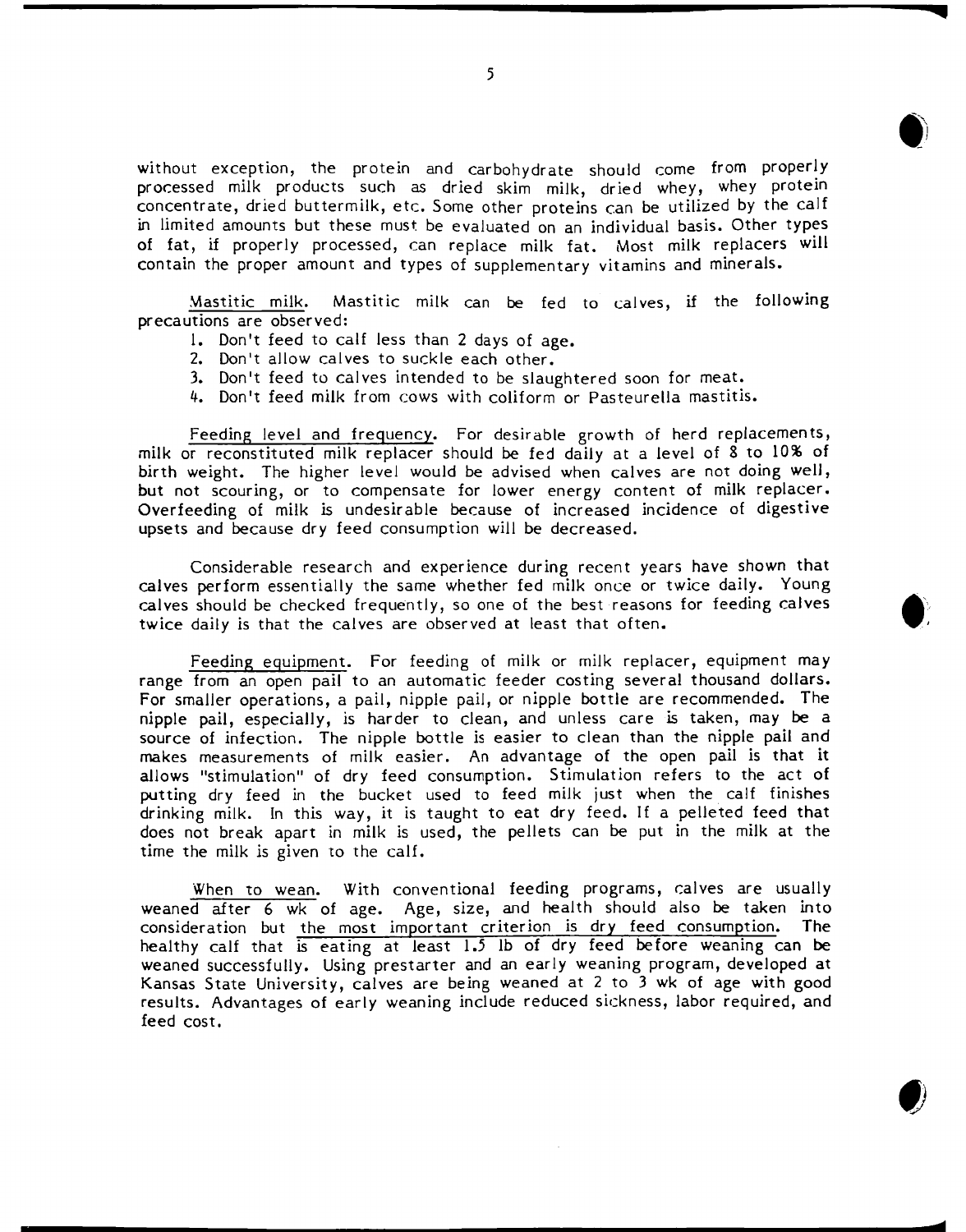Dry Feed

**...**

**•**

 $\ddot{\bullet}$ 

 $\bullet$ 

Starter. The rumen of the newborn calf is nonfunctional because of small size and lack of absorptive ability and microbial population. Furthermore, liquid feed does not go into the rumen because of the esophageal grove, which directs the liquid into the abomasum. Development of the rumen takes place when dry feed is consumed and is fermented within the rumen. Thus, in order to hasten rumen development and the time when the calf can be weaned, consumption of dry feed at an early age is important. A good calf starter will contain several ingredients that add to its palatability. Some recommendations concerning calf starters are as follows:

| Protein          | at least 16%                      |
|------------------|-----------------------------------|
| Net Energy (NEm) | $.86$ Mcal/lb                     |
| Net Energy (NEg) | $.54$ Mcal/lb                     |
| Corn, cracked    | at least 30%                      |
| Molasses         | 5 ኤ                               |
| Wheat Bran       | 10 to 15%, if starter is pelleted |
| Oats             | 15 to $25\%$                      |
| Vitamin A        | 1000 I.U./Ib                      |
| Vitamin D        | $140$ $1.0./1b$                   |
| Vitamin E        | $25$ I.U./Ib                      |
|                  |                                   |

The mixture should be fed as a coarsely ground, cracked, or rolled mash or as a pellet. Calves do not like a finely ground mixture, so if the particle size is small, the mixture should be pelleted. A soft pellet (but not one that crumbles easily) of about *3/16* inch in diameter is desirable.

If desired, hay can be ground and incorporated into a pelleted total mixed ration at a level of 20 to 25%, or the hay can be chopped and fed along with the concentrate mixture in meal form. An example of a starter that has given good results is shown in Table 1.



Dr. Jim Morrill Showing one of *his* early-weaned calves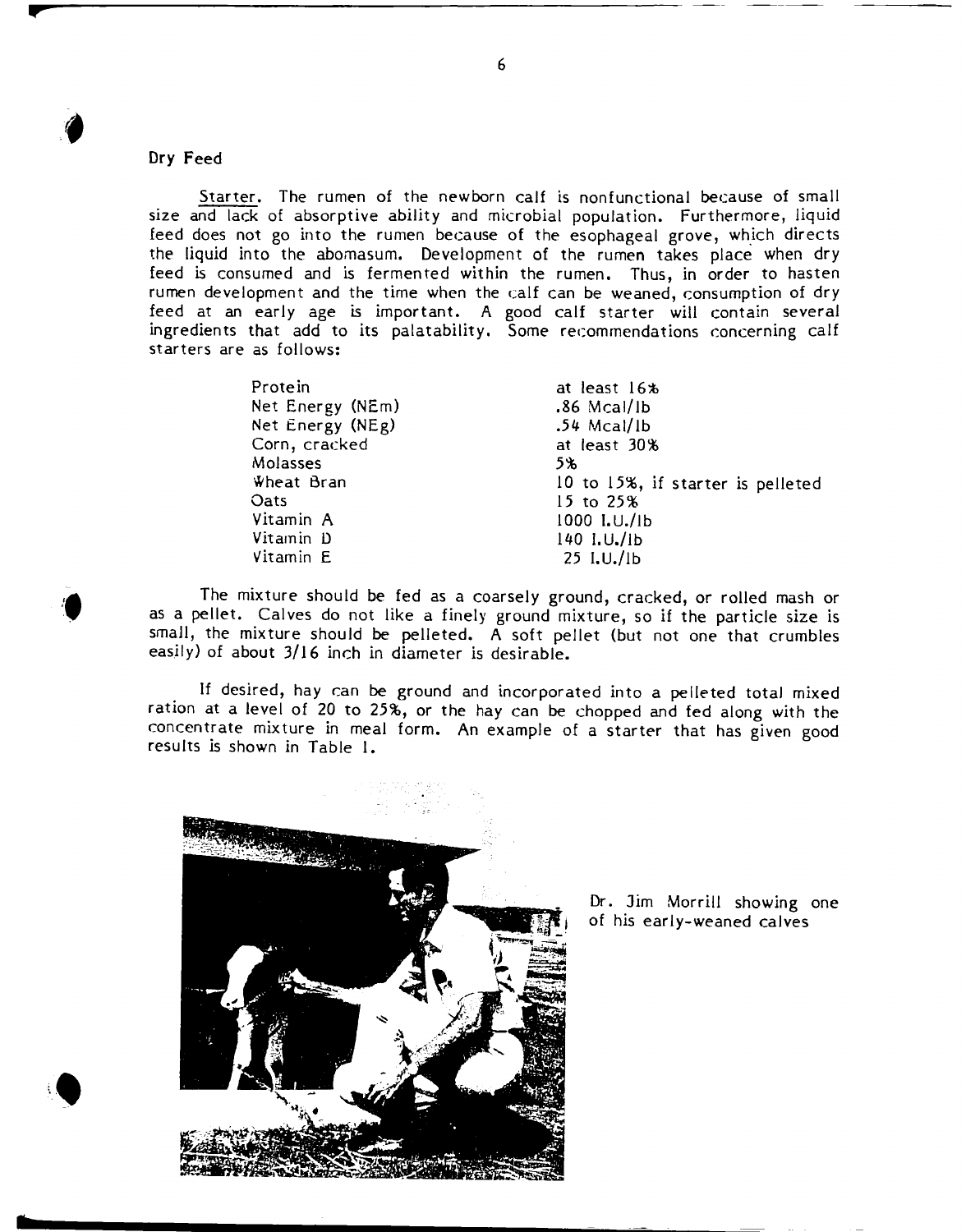| Ingredient            | % of Diet            |
|-----------------------|----------------------|
| Alfalfa, ground       | 25                   |
| Corn, cracked         | 30                   |
| Oats, rolled          | 20                   |
| Sorghum grain, rolled | 8.5                  |
| Soybean meal          | 10.0                 |
| Molasses, dry         | 5.0                  |
| Dicalcium phosphate   | $\cdot$              |
| Limestone, ground     | $\cdot$ <sup>3</sup> |
| Salt                  | .25                  |
| Trace mineral salt    | .25                  |
| Vitamins A and D      | **                   |

Table 1. Example of a good calf-starter diet

\*Pellet, 4.8 mm (3/16 inch) diameter

\*\* 1000 I.U. Vitamin A and 140 I.U. Vitamin 0 per lb

Prestarter. Research at Kansas State University and elsewhere has led to the use of a special feed (prestarter) in an earIy weaning program. This prestarter, which contains milk solids, supplementary fat, and additives, is very palatable to very young calves and, thus, encourages dry feed consumption. The prestarter is pelleted and a small amount can be added directly to milk to stimulate dry feed consumption.

Roughage. Rumen papillary development will not be normal unless calves have access to fibrous feed. The best source is good quality legume-grass hay provided free choice. If a fibrous starter is used, hay may not be necessary for the first few weeks. In either case, hay should be fed after the calves are weaned. Feeding silage to young calves is neither desirable nor practical. Calves on pasture have the advantages of exercise and sunlight but must be fed the proper amount of supplemental feed. They also may pick up internal parasites.

Feeding program. Dry feed should be available to young calves at all times. To encourage consumption, the feed should be kept fresh by feeding in small amounts and changing feed when necessary. If prestarter is used, it should be provided by itself until consumption is 0.5 lb per day. Then a mixture of 0.5 lb of  $\ddot{\bullet}$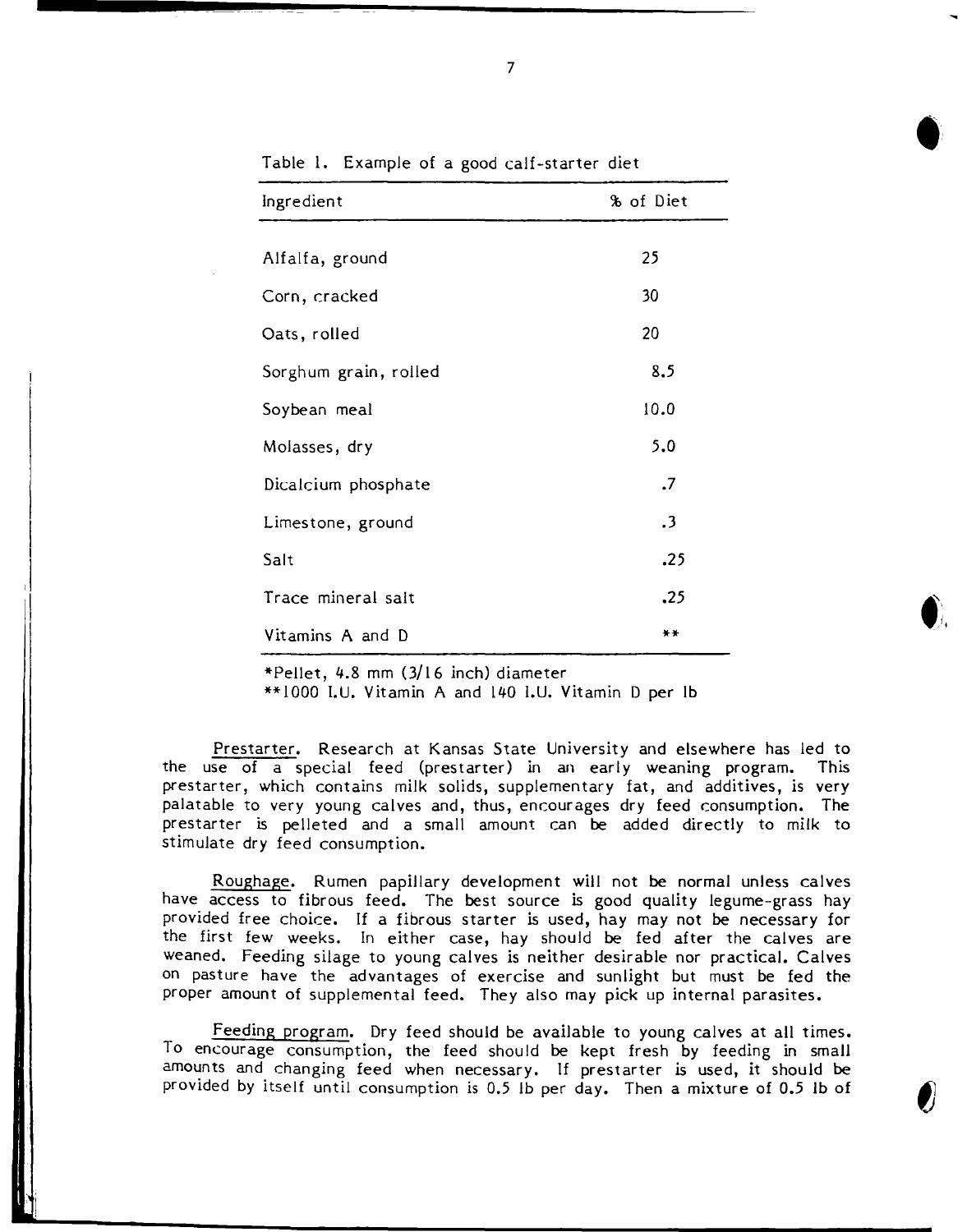prestarter and whatever amount of starter the calf will eat should be provided until 6 wk of age.

From 6 wk until 12 wk of age, the calf should be allowed to consume all of the concentrate it wants from a self feeder and roughage in the usual form. This concentrate mixture can be calf starter or it may be a less complex grower mixture for calves over 8 wk of age. It is desirable to avoid several stress conditions at once. For example, do not move calves from individual pens to group pens and change feed at the same time. A gradual change from one feed to another is recommended.

#### Feeding Heifers From 3 Months to Freshening

Calf starter should be formulated to contain ingredients that make it more palatable; however, these ingredients also make it more expensive. There is no point in continuing use of this type of mixture beyond the time when a calf would eat approximately 4 Ib per day of a less expensive mixture. Depending on the individual calf and the type of mixture, this usually will be around 8 to 12 wk of age. Often the concentrate mixture fed to the lactating cows will be adequate for cal ves after 12 wk of age.

Growing heifers need concentrates that provide nutrients not supplied by roughages, thus, the quality of the roughage determines the amount and type of concentrate mixture. Heifers should be bred to freshen no later than 24 months of age. They can be fed so that they will be large enough to freshen even at 21 months of age, and they usually will produce well, but difficulty in calving will likely be a problem. At no time should heifers be allowed to get too fat, since this is expensive and will decrease future production.

Assuming that a weight of 1200 Ib at 24 months of age *is* desirable for Holsteins, a calf weighing 230 Ib at 12 wk of age will need to gain an average of 1.5 lb per day during the period from 3 months to 24 months of age. To achieve an average age at calving of  $24$  months, breeding must commence soon after 13 months of age. A reasonable goal is to have heifers weighing 700 Ib at 13 months of age. This requires an average daily gain of 1.5 Ib from 3 months to 13 months of age. Since Holstein heifers begin coming into heat at about 600 Ib body weight, the heifer would have had several heat periods before breeding. For reproductive efficiency, the heifers should be gaining weight at breeding time.

The above figures are presented as guidelines and should be modified to fit the management programs of the individual dairyman. When possible, roughage and concentrates should be fed together in a complete, mixed ration, with the proportions of roughage and concentrate changed as the need changes. One problem often experienced when concentrates are fed separately is the difficulty in providing the proper amount of concentrate mixture to each heifer, since heifers within a lot often differ in size and aggressiveness. Self-feeding of concentrates and roughage, when the heifers are young, and of mixtures of concentrates and ground hay or straw along with roughage, when heifers are older, offers several advantages. The ratio of concentrate mixture and ground hay

**h**

'.